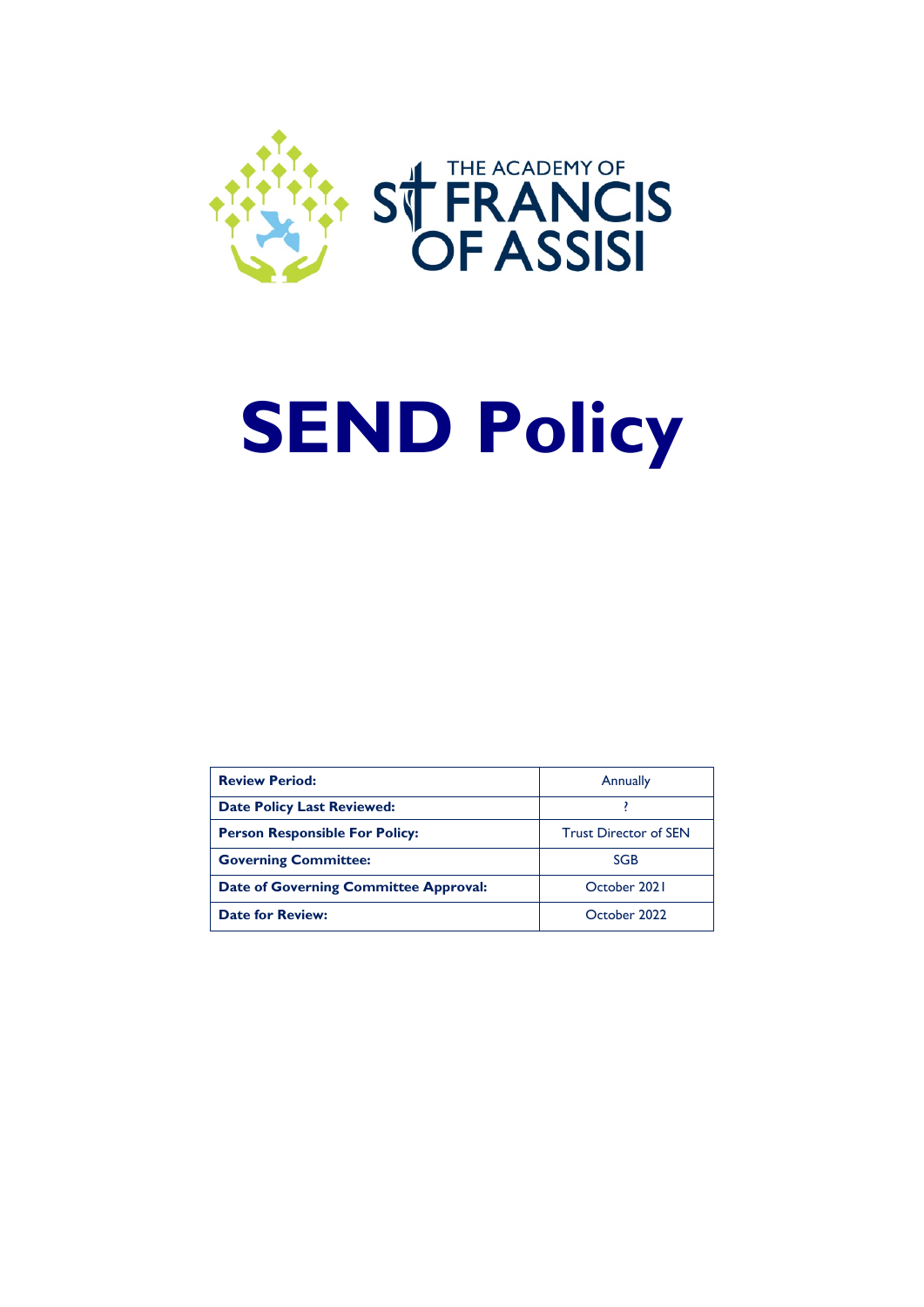## **Name of Trust Director of SEND (SENCO) –**Siobhan Riley **National Award for SEN Coordination (NASCO) Status –** Completed in September 2016

**Contact Details of SENCO –** 0151 260-7600 rileys@asfaonline.org

The SENCO will be contactable during school hours and will use their best endeavours to respond within 24 hours of contact being received by the school. Please expect any responses to be made during working hours and in term time.

The role of the SENCO at The Academy of St Francis of Assisi is a member of our Senior Leadership Team. The policy was developed in collaboration with staff, parents/carers and governors to promote the Inclusive practice and approach we have in our school. It is important to recognise that all our teachers are teachers of all children and we use reasonable adjustments to remove barriers to children's learning and development so they can achieve their full potential and meet their very best outcomes.

The Headteacher Mr Maddocks advocates and works closely with the SENCO to ensure reasonable adjustments are made to the curriculum, teaching, learning and assessment opportunities and the accessibility of opportunity for all children including those with Special Educational Needs and/ or Disability (SEND).

Our Local Governing Body also has a Governor with responsibility for SEND –Julie Scott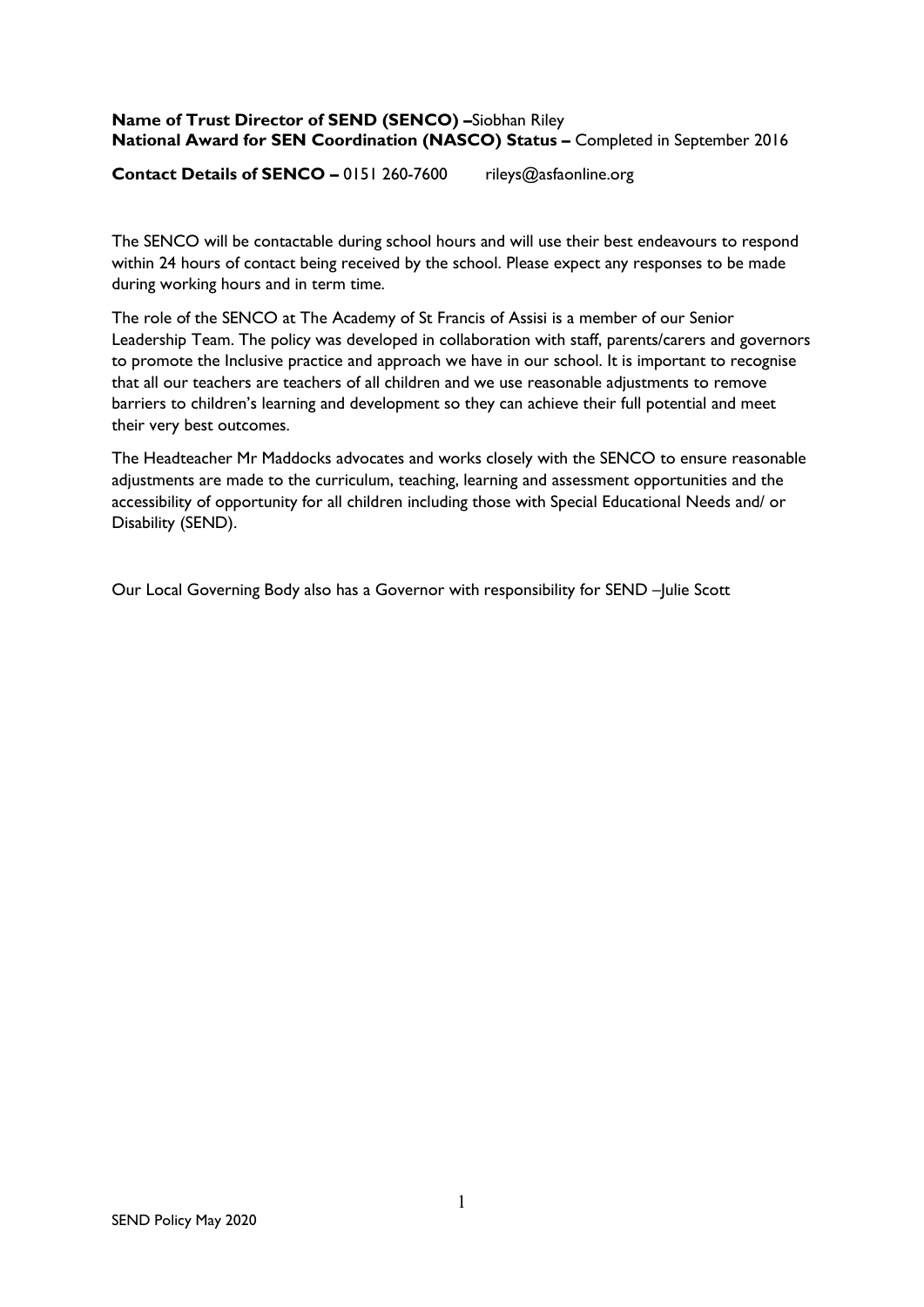# **AIM**

This policy is designed to develop excellent standards in the education, care and protection of vulnerable people in all that we do.

To create an ethos and educational environment that is person centred and has the views and needs of the child/young person at its heart along with their families/carers.

To encourage a strong focus on high aspirations and on improving outcomes for children and young people with SEND which will enable them to succeed in their education and make a successful transition into adulthood.

## **RATIONALE**

The Academy of St Francis of Assisi is committed to inclusive learning. It is the right of every student, including those with Special Educational Needs and/or Disabilities, to learn and experience high quality teaching. It is through learning that our students will be empowered to achieve and lead successful, fulfilled lives. Our aim is to grow successful confident individuals capable of leading successful lives by valuing life-long learning.

# **OBJECTIVES**

At The Academy of St Francis of Assisi, we will fulfil our aim through the following objectives:

- 1. To work within the guidance provided by the SEND Code of Practice (January 2015).
- 2. To fully adopt the graduated approach to ensure that all students with special educational needs and/or disabilities are identified early, assessed and provided for within the school with high expectations for the best possible outcomes.
- 3. To operate a "whole pupil, whole school" approach to the management and provision of support for special educational needs
- 4. To ensure the Special Educational Needs Co-ordinator (SENCO) works with teachers, Support Staff, families and other key individuals or services to provide an appropriate education for students with special educational needs and/or disabilities.
- 5. To ensure that SEND students take as full a part as possible in all school activities and challenge them to achieve their personal best.
- 6. To ensure that SEND students are involved, where practical, in decisions affecting their future SEND provision.
- 7. To provide a differentiated curriculum appropriate to the needs of individual students.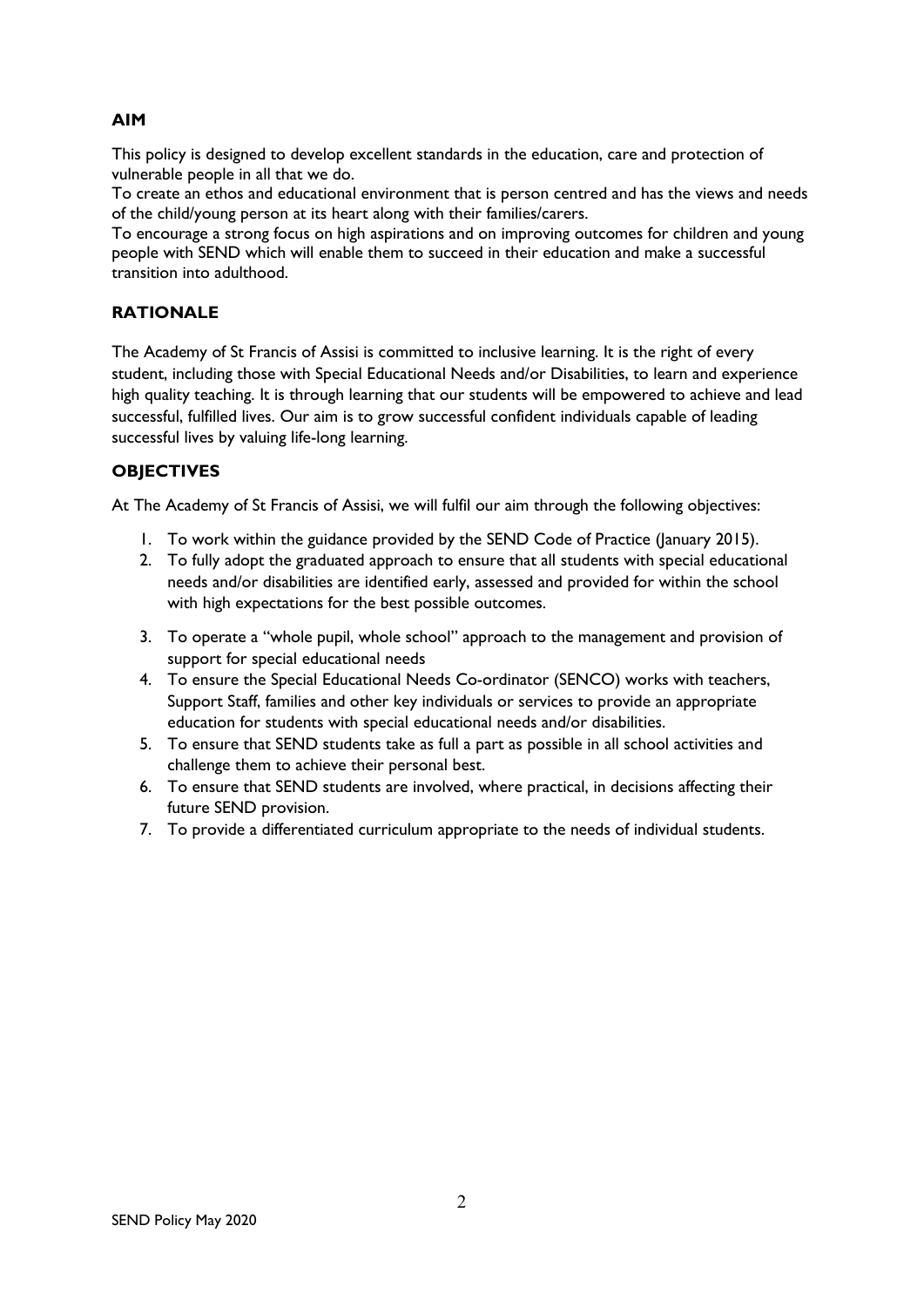# **IDENTIFYING SPECIAL EDUCATIONAL NEEDS AND DISABILITIES**

We recognise the definition of SEND as stated in the Code of Practice 2015:

"A pupil has SEND where their learning difficulty or disability calls for special educational provision, namely provision different from or additional to that normally available to pupils of the same age". (p83)

At The Academy of St Francis of Assisi, we recognise the importance of the early identification of children who may be facing challenges or difficulties in accessing the curriculum and/or in their personal and social development. Before the SENCO becomes involved we expect our teachers to use regular assessment, monitoring and observation and work with the Pastoral Team to identify students making less than expected progress given their age and individual circumstances. This can be characterised by progress which is:

- significantly slower than that of their peers starting from the same baseline
- fails to match or better the child's previous rate of progress
- fails to close the attainment gap between the child and their peers
- widens the attainment gap

At The Academy of St Francis of Assisi, we also use a number of indicators to identify students' special educational needs.

- Close analysis of data including: termly assessments, reading ages and annual student assessments.
- Any teacher or support staff concerns.
- Following up parental concerns.
- Tracking individual student progress over time.
- Liaison with feeder schools on transfer.
- Information from previous schools. Information from other services.
- Close liaison at the outset between the SENCO and parents.

We also recognise that slow progress and low attainment do not necessarily mean that a child has SEN and should not automatically lead to a pupil being recorded as having a SEN. However, the school may use this as an indicator of a range of learning difficulties or disabilities. Equally, we do not assume that attainment in line with chronological age means that there is no learning difficulty or disability for that individual child. Some learning difficulties and disabilities occur across the range of cognitive ability and, if left unaddressed, may lead to frustration and the child becoming disaffected from education, or resulting in emotional or behavioural difficulties both within school and at home. We will continually work with parents/carers to listen and hear their concerns that they may have in regards to their child's development and progress towards outcomes.

The SEND Code of Practice (January 2015) specifies 4 Broad Areas of Need here and this includes more specific needs;

- **Communication and Interaction** including Speech, Language and Communication Needs and Autism Spectrum Conditions
- **Cognition and Learning** including Moderate Learning Difficulties (MLD), Severe Learning Difficulties (SLD) and Profound and Multiple Learning Difficulties (PMLD) and Specific Learning Difficulties (Dyslexia, Dyscalculia, Dyspraxia)
- **Social, Emotional and Mental Health**  including ADHD, ADD, Attachment Disorder or an underlying mental health need such as anxiety, depression, self-harming, substance misuse, eating disorders or physical symptoms not medically explained.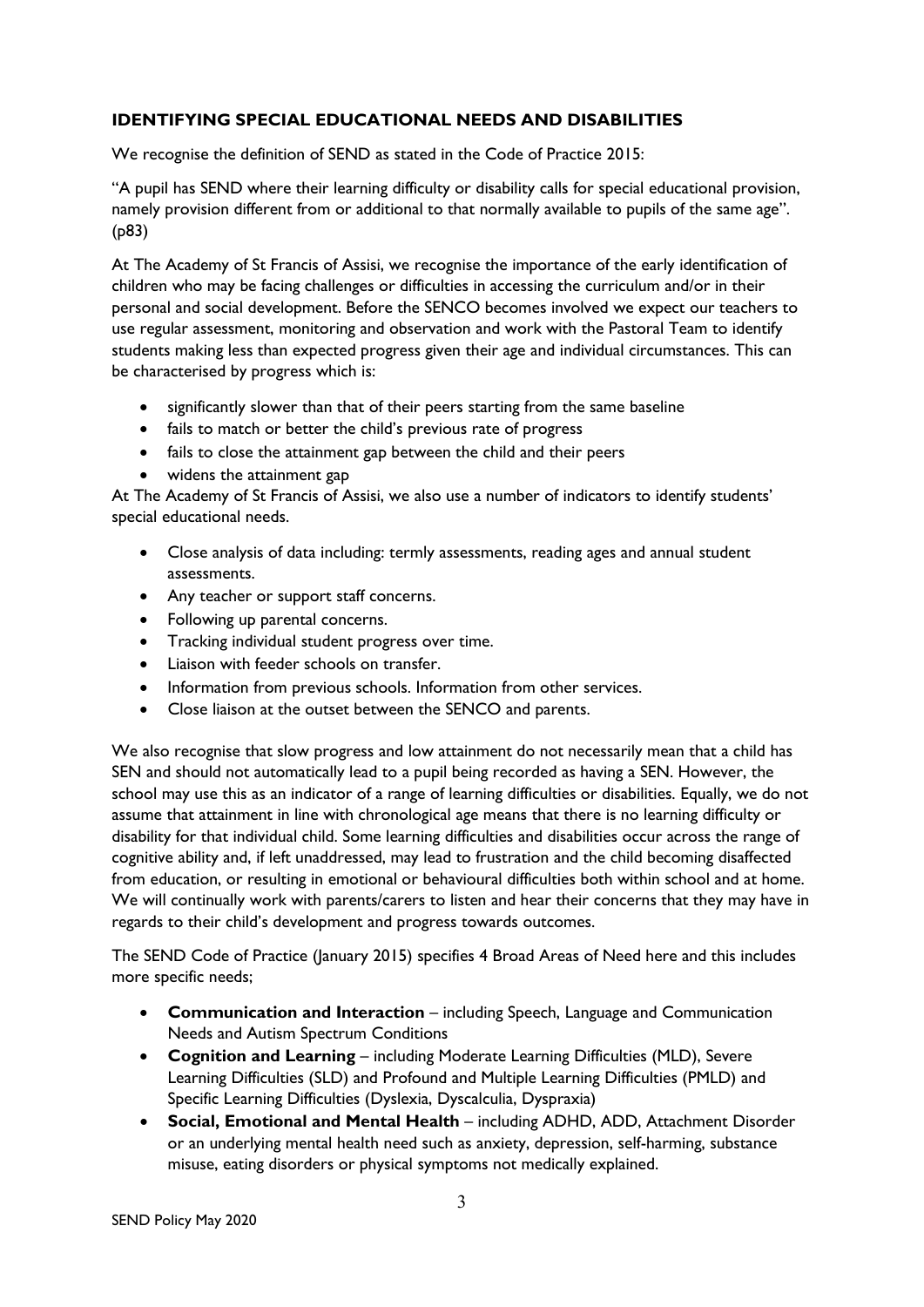• **Sensory and/or Physical Needs** – including hearing impairment, visual impairment, multisensory impairment and any physical impairments.

Once a child has been identified as having SEN, the SENCO will ensure joint working with staff and parents to informally begin gathering evidence and start what is known as the **Graduated Approach**. At this point a pupil will be placed on the SEND register at SEN Support. This process will lead to the identification of the child's primary and, if required, a secondary need. The school will not delay in putting in place extra teaching or other rigorous interventions designed to secure better progress, where required.

Issues that may impact on progress and attainment but are not SEN issues include:

- Disability (the Code of Practice outlines the "reasonable adjustment" duty for all settings and schools provided under current Disability Equality legislation – these alone do not constitute SEN)
- Attendance and Punctuality
- Health and Welfare
- EAL
- Being in receipt of Pupil Premium Grant
- Being a Looked After Child
- Being a child of Serviceman/woman

# **HOW THE ACADEMY OF ST FRANCIS OF ASSISI TEACHES STUDENTS WITH SPECIAL EDUCATIONAL NEEDS**

Differentiated quality first teaching is a priority for all students in the school including those with SEND. Where a student is identified as having SEND, action is taken to remove barriers to learning and put effective special educational provision in place. The SEND support takes the form of a fourpart cycle through which earlier decisions and actions are revisited, refined and revised with a growing understanding of the student's needs and of what supports the student in making good progress and securing good outcomes. This cycle is known as the graduated approach (Assess, Plan, Do and Review).

# **HOW THE ACADEMY OF ST FRANCIS OF ASSISI ADAPTS THE CURRICULUM AND THE LEARNING ENVIRONMENT FOR STUDENTS WITH SPECIAL EDUCATIONAL NEEDS**

- The DDA, as amended by the SEN and Disability Act 2001, placed a duty on all schools and LAs to plan to increase over time the accessibility of schools for disabled pupils and to implement their plans. In line with this there is a fully developed accessibility plan which is in writing and which is also available on the school's website.
- The school is proactive in removing barriers to learning.
- The school increases and promotes access for disabled students to the school curriculum. This covers teaching and learning and the wider curriculum of the school such as participation in after-school clubs, leisure and cultural activities or school visits.
- The Academy of St Francis of Assisi implements improvements to the physical environment of the school providing physical access to education.
- The school strives to improve the delivery of information to students with SEND and their families. This will include planning to adjust written information that is normally provided by the school to its students. Examples might include handouts, timetables, textbooks and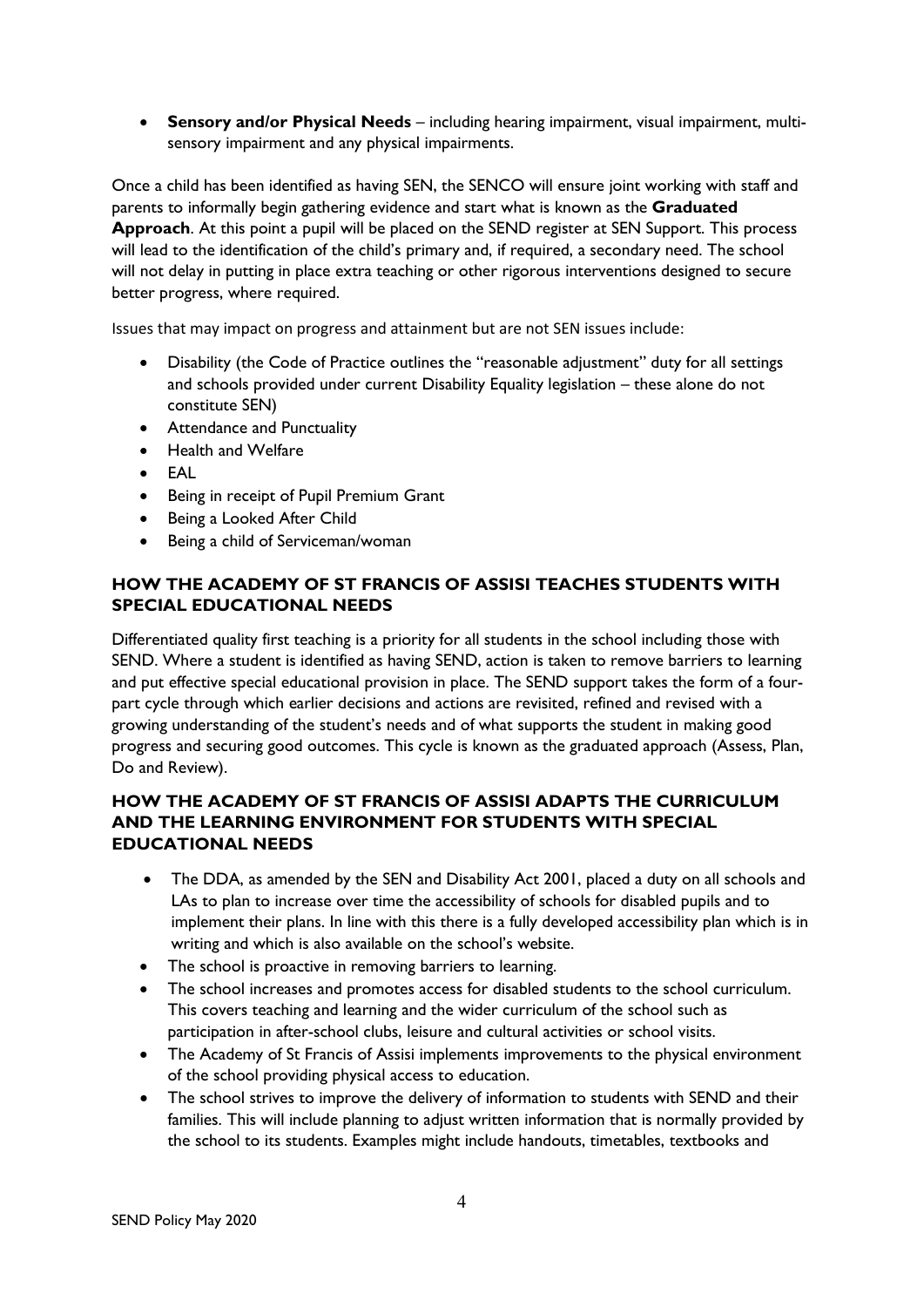information about school events. The information should take account of students' disabilities and be made available within a reasonable time frame.

# **HOW THE ACADEMY OF ST FRANCIS OF ASSISI ASSESSES AND REVIEWS THE PROGRESS OF STUDENTS WITH SPECIAL EDUCATIONAL NEEDS**

**ASSESS:** In assessing a child/young person the school will carry out an analysis of the student's needs which draws on teacher assessments, experiences of the student and their previous progress and attainment will also be considered. The student's own views are sought as are those of external support services if involved. The school liaises fully with outside agencies who are conducting the assessments. Any concerns by parents are actively listened to and recorded. Assessment is recorded termly.

**PLAN:** We recognise that we must formally notify parents if their child is being provided with SEND support. The teacher and SENCO consult with the parent and student regarding adjustments, interventions and support to be put in place as well as the expected impact on progress (outcomes), development or behaviour along with a clear date for review.

**DO:** The Trust Director of SEND, and the Learning Support Assistants support the class or subject teacher in problem solving and advising on the effective implementation of support and in further assessments. The teacher remains responsible for working with the child. Where the interventions involve group or one to one teaching away from the classroom the subject teacher remains responsible for overseeing this and works closely with support staff involved to plan and assess the impact of support and how it can be linked to classroom teaching.

**REVIEW:** Reviews are carried out termly. Some children have an EHCP (Education, Health and Care Plan). These must be reviewed by the Local Authority in partnership with the school at least annually. Reviews are arranged at school and are part of the SENCO's role. When we review we evaluate the impact and quality of the support and consider the views of the parents and students. This feeds back into the analysis of the pupil's needs. The teacher working with the SENCO will revise the support in the light of the student's progress and development and any changes to support and outcomes will be made in consultation with the parent and student. We strive to provide clear information to parents about the impact of support and interventions delivered enabling them to be involved in planning the next steps. In transition to another setting, information will be passed on and this may involve the SENCO attending meetings off site to support the transition process.

# **HOW THE ACADEMY OF ST FRANCIS OF ASSISI MANAGES THE NEEDS OF STUDENTS WHO QUALIFY FOR SEN SUPPORT**

In many cases the student's needs are effectively met within school. The way this is done is detailed in the School's Local Offer which is published and can be seen on the School's website and the Liverpool Family Services directory. Where a student continues to make less than expected progress it may be necessary to involve specialists in the school or from outside agencies. Parents will always be informed and involved in the decision to procure the advice of a specialist and their consent will be required formally by agencies. (Except in child protection cases where a child is deemed to be at risk). If a child has not made expected progress despite the school having taken relevant and purposeful action, we will organise a meeting with parents to evaluate the barriers to progress and discuss the next steps. Where assessment indicates that support from specialist services is required the school strives to ensure that the student receives this as quickly as possible. The Local Offer sets out clearly what support is available and how it can be accessed. Support Services used in The Academy of St Francis of Assisi include for example Educational Psychology, CAMHS (Child and Adolescent Mental Health Service), Speech and Language Therapy Services.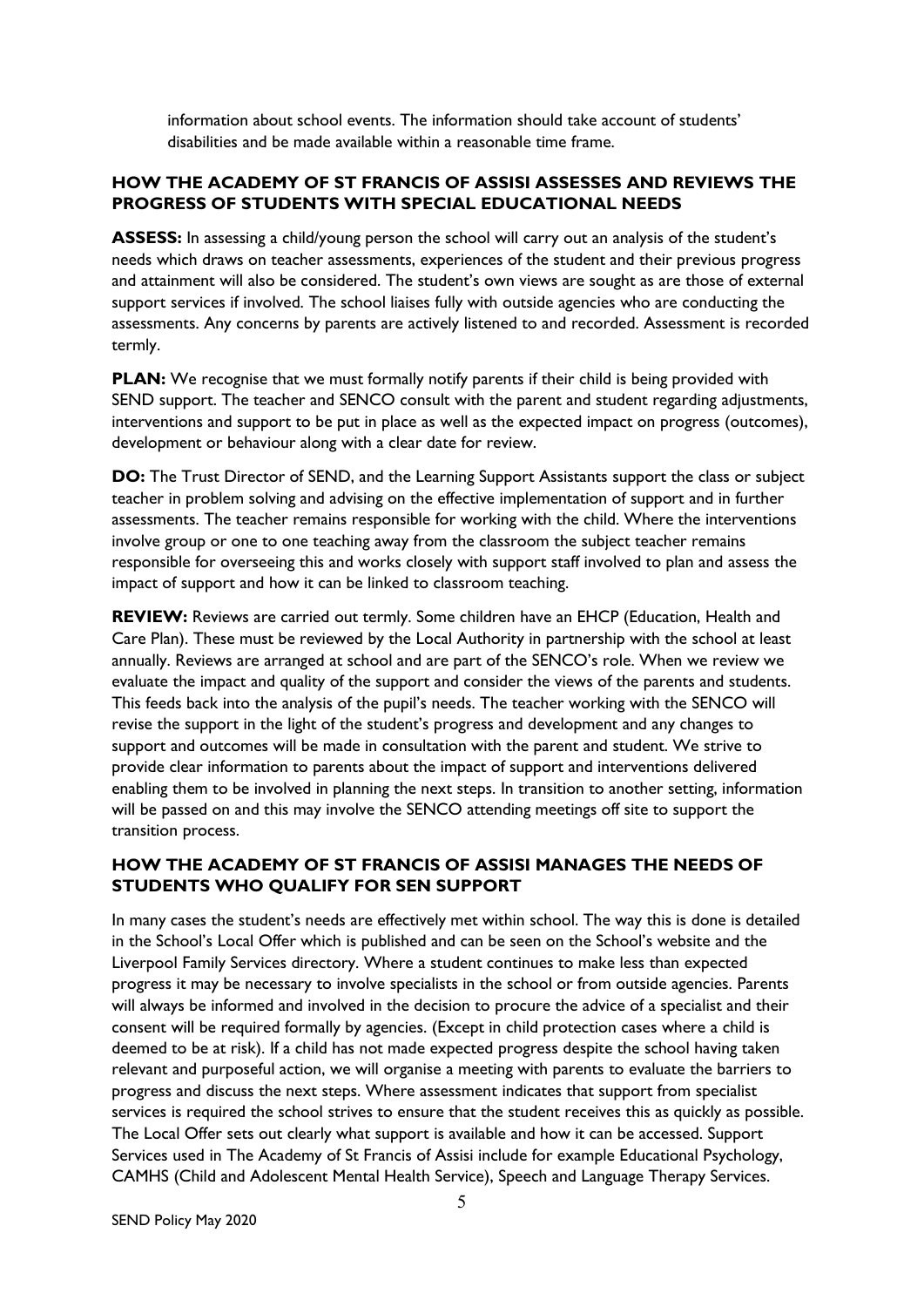Some children may have multi-agency involvement and the school will consider the criteria for the levels of need and where relevant may decide in consultation with Liverpool's 'Responding to Need Guidance and levels of Need Framework' that an EHAT (Early Help Assessment Tool) is appropriate. Where, despite the school having taken relevant and purposeful action to identify, assess and meet the need of the child or young person and they have not made expected progress, the school or parents should consider requesting an Education, Health and Care needs assessment. In applying for this the school presents evidence of the action taken as part of SEND Support.

## **HOW SEN SUPPORT WORKS AT THE ACADEMY OF ST FRANCIS OF ASSISI**

All teaching staff are responsible for all students in their classroom regardless of additional needs. All teaching staff should provide high quality teaching with adaptations so that young people are not at a disadvantage compared to their peers. All teachers should use the 'graduated response' as part of high quality teaching in order to monitor the progress of a student, what works well and what a student requires more support with.

**Amins, Pian, En.**<br>Review at our hybrid

The 'SEND windscreen' shows how the graduated response works at each level of support.

All teachers must use the graduated response to support and review the strategies that are put in place in the classroom. When this doesn't support the young person and the progress gap is widening, the SENCO will then become involved through the school referral system. All students who are on the SEN Register at The Academy of St Francis of Assisi have a SEN Support Plan which is linked to Class Charts and accessible to all teaching and support staff. Some children and young people on the SEND Register may have more significant or complex SEND, and there may be a number of specialist services involved with the child and their family. These can include specialists from externally commissioned services directly by the school or services that are commissioned through the Local Authority Services such as Outreach, Specialist Teachers from SENISS or Educational Psychology Services. As a result of the graduated approach, it may be felt that when a child is still not making the expected progress towards the identified outcomes, despite the relevant and purposeful action taken to identify, assess and meet their needs, then the school can ask for further support from the Local Authority either for High Needs Top-Up Funding or a request can be made for an Education, Health and Care (EHC) Assessment of Need. This would involve the child/young person, parents/carers, and all agencies involved with the child, and may lead to the LA issuing an Education Health and Care Plan (EHCP) which will bring together health and social care needs, as well as their special educational needs and provision. Children and young people with an EHCP continue to be the responsibility of the teacher and may access some further intervention or support within school Their progress will be monitored by the school and also through an Annual Review, where the outcomes on the EHCP will be considered.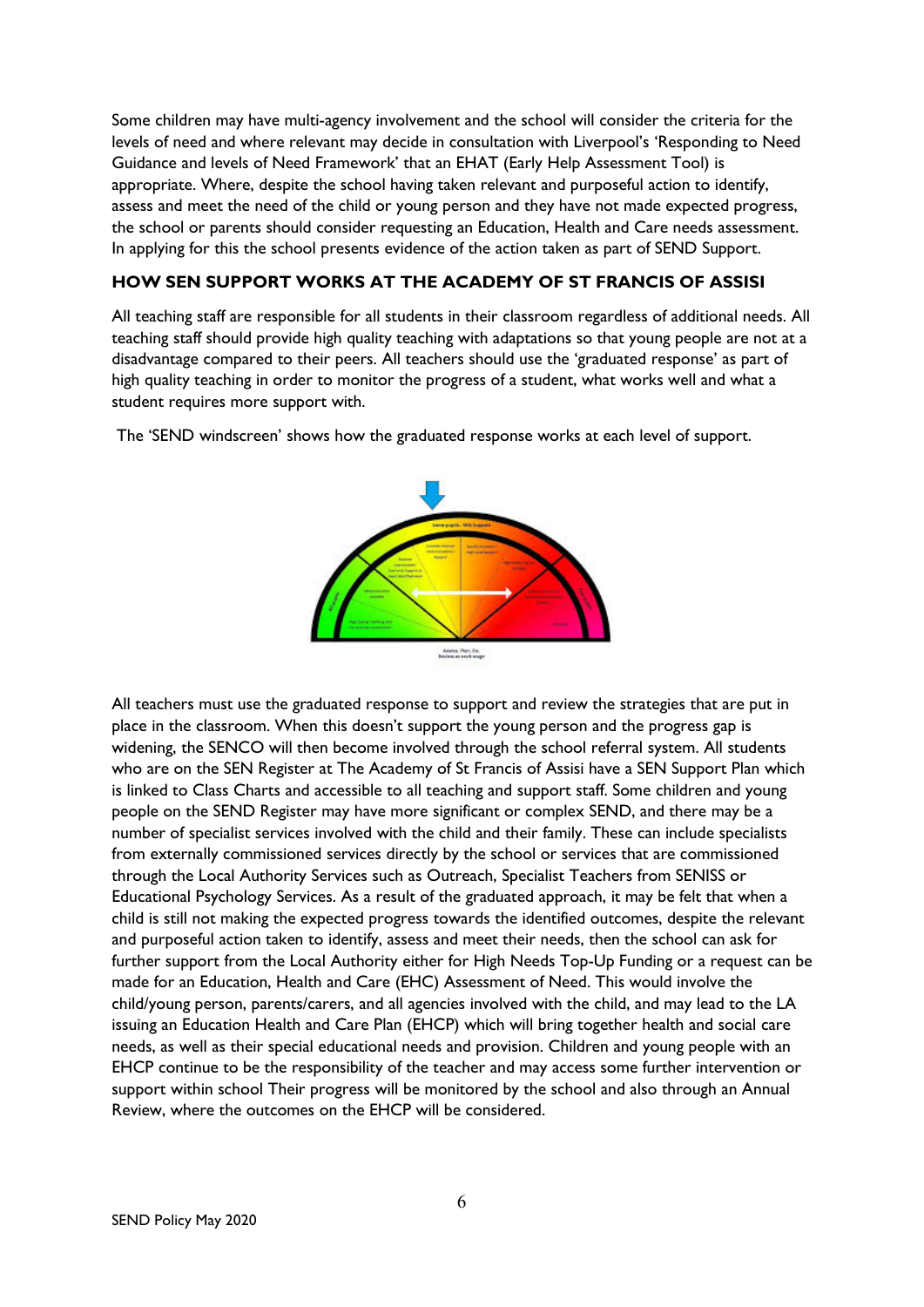All students are monitored regularly both as part of the whole school monitoring process, but also in terms of their additional support. Decisions about whether a child should remain on the SEN Register are made in partnership with the parent/carer at the end of each monitoring cycle.

# **HOW THE ACADEMY OF ST FRANCIS OF ASSISI WORKS WITH PARENTS AND CARERS IN PLANNING FOR PROVISION AND REVIEWING PROGRESS**

The school's SEND Information Report and School Offer can be found on our website. At The Academy of St Francis of Assisi, we recognise that the impact of SEND support can be strengthened by increasing parental engagement in the approaches and teaching strategies that are being used. We also value and welcome advice and guidance from SEND support outside school as well as the parents'/carers' particular knowledge of their child/young person and any changes in needs which they can provide. Parents are encouraged to communicate openly with the school in a timely way should they have any concerns regarding their child/young person. There are other systems to encourage communication such as Parents' Evenings and parental surveys. Where a student is receiving SEN Support the school endeavours to talk to parents/carers regularly to set clear outcomes and review progress. The school keeps parents/carers fully informed and involved. Regular meetings are scheduled to share the progress of the students with parents/carers and to take account of their views. This will assist in supporting students to reach their full potential. Parents/carers are encouraged to make a full and active contribution to their child's education.

# **HOW THE ACADEMY OF ST FRANCIS OF ASSISI ENABLES STUDENTS WITH SEND TO PARTICIPATE IN ALL ACTIVITIES TOGETHER WITH STUDENTS WHO DO NOT HAVE SEND**

At The Academy of St Francis of Assisi, we recognise our duties regarding equality and inclusion for individual disabled children and young people under the Equality Act 2010. We make reasonable adjustments, including the provision of auxiliary aids and services for children with disabilities to prevent them being put at significant disadvantage. We also recognise that these are anticipatory duties and strive to plan in advance to prevent disadvantage. It is important to foster good relations and promote equality of opportunity generally so that barriers to learning are removed. Children/young people are encouraged to participate fully in the life of the school. This includes extracurricular clubs and activities where the attendance of those with Special Educational Needs and disabilities is encouraged to ensure that there is good representative participation from these groups.

# **THE SUPPORT THE ACADEMY OF ST FRANCIS OF ASSISI OFFERS FOR IMPROVING THE EMOTIONAL, MENTAL AND SOCIAL DEVELOPMENT**

The Academy of St Francis of Assisi recognises that some children and young people may experience a wide range of social and emotional difficulties which manifest themselves in different ways. These may include:

- becoming withdrawn or isolated
- displaying challenging, disruptive or disturbing behaviour

These behaviours may reflect underlying mental health difficulties such as anxiety or depression, selfharming, substance misuse, eating disorders or physical symptoms that are medically unexplained.

Other children and young people may have disorders such as:

• Attention Deficit Disorder (ADD)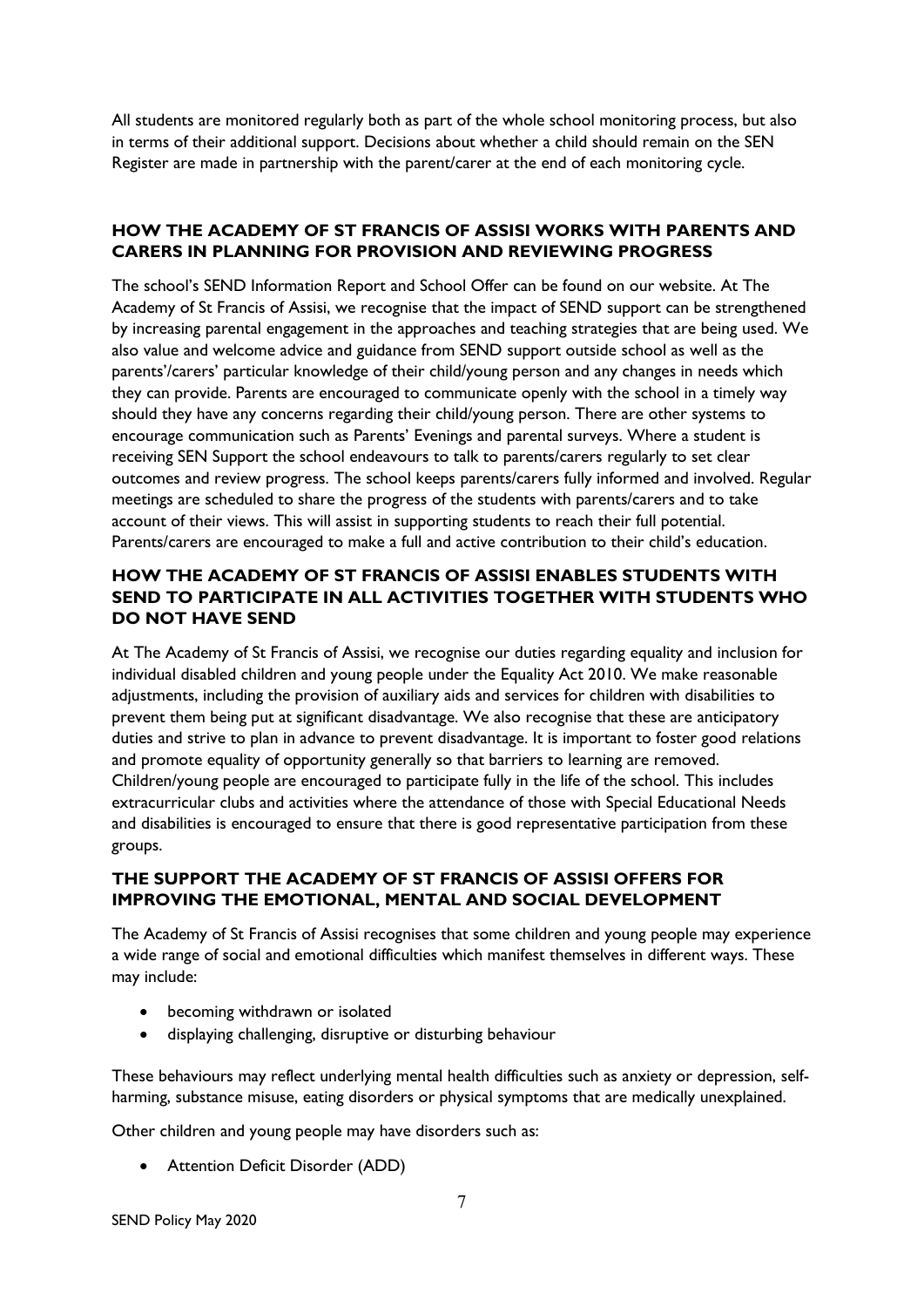- Attention Deficit Hyperactive Disorder (ADHD)
- Attachment Disorder (AD)

It is also recognised by the school that children may display certain behaviours as a result of selfesteem or other issues such as neglect. At The Academy of St Francis of Assisi, we have clear processes to support children and young people. This is linked to Pastoral Support procedures and the School Behaviour for Learning Policy which detail how the school manages the effects of any disruptive behaviour so that it does not adversely affect other students.

# **HOW SENIOR LEADERS AND GOVERNORS AT THE ACADEMY OF ST FRANCIS OF ASSISI MONITOR AND EVALUATE THE IMPACT OF THE SCHOOL'S SEND PROVISION.**

Whilst the full Governing Body remains responsible for SEND they often appoint a SEND Governor to support their work. The SEND Governor at The Academy of St Francis of Assisi is Julie Scott. She can be contacted via the Headteacher or Chair of Governors. The SEND Governor promotes the development of SEND provision by:

- championing inclusion and promoting a greater understanding of issues related to SEND by the Governing Body;
- being familiar with key legislation and policy;
- fostering communication between parents/carers of children with SEND and the school;
- meeting regularly with the SENCO and visiting classrooms;
- ensuring they have an understanding of the role of the SENCO and how students are supported;
- developing an awareness of the types of SEND present within the school cohort;
- reporting regularly to the Governing Body;
- understanding how funding received for SEND is allocated by the school;
- attending training in relation to SEND;
- assisting in monitoring the progress of vulnerable pupils;
- reviewing and monitor the effectiveness of the SEND Policy.

The Trust Director of SEND is part of the Senior Leadership Team. The Governing Body will report annually on the success of the policy under the statements listed in 'The aims and objectives of this policy'). The SEND Governor will also liaise with the SENCO in relation to the Local Offer and the SEND Information report. In evaluating the effectiveness of this policy, the school will consider the views of:

- Reports presented by the Headteacher, SENCO and Link SEND Governor
- Parents/carers
- Students
- Outside Agencies

Student's attainment and progress will provide detailed and quantifiable evidence relating to the success of the SEND policy and this will be analysed carefully through:

- Consideration of each student's success in meeting outcomes.
- Use of standardised tests including reading, spelling and numeracy ages
- An analysis of external tests including GCSEs or equivalent qualifications
- The school's tracking systems and teacher assessments
- Evidence generated from student SEN Support Plans and Annual Review meetings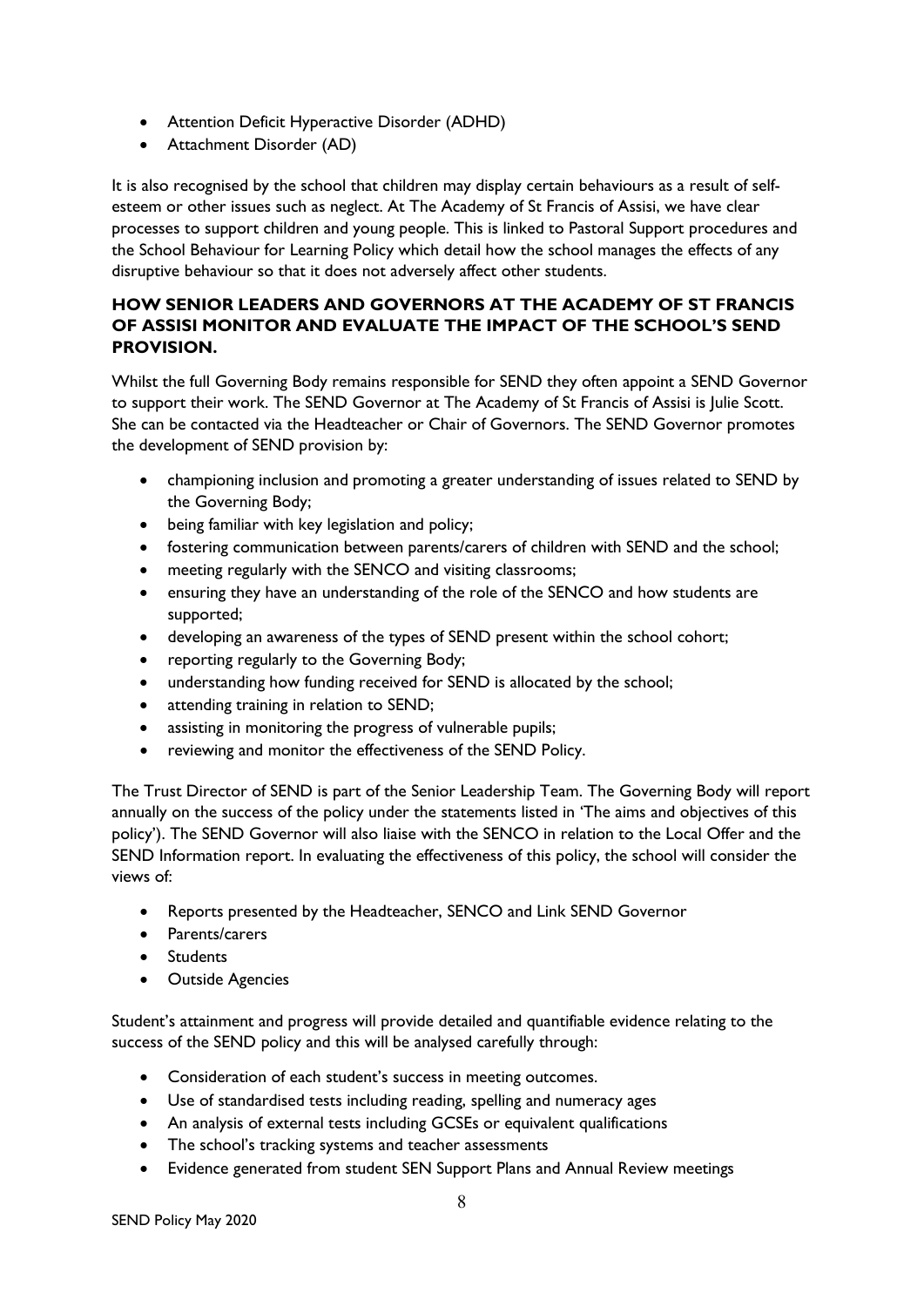• Reports provided by outside agencies including Ofsted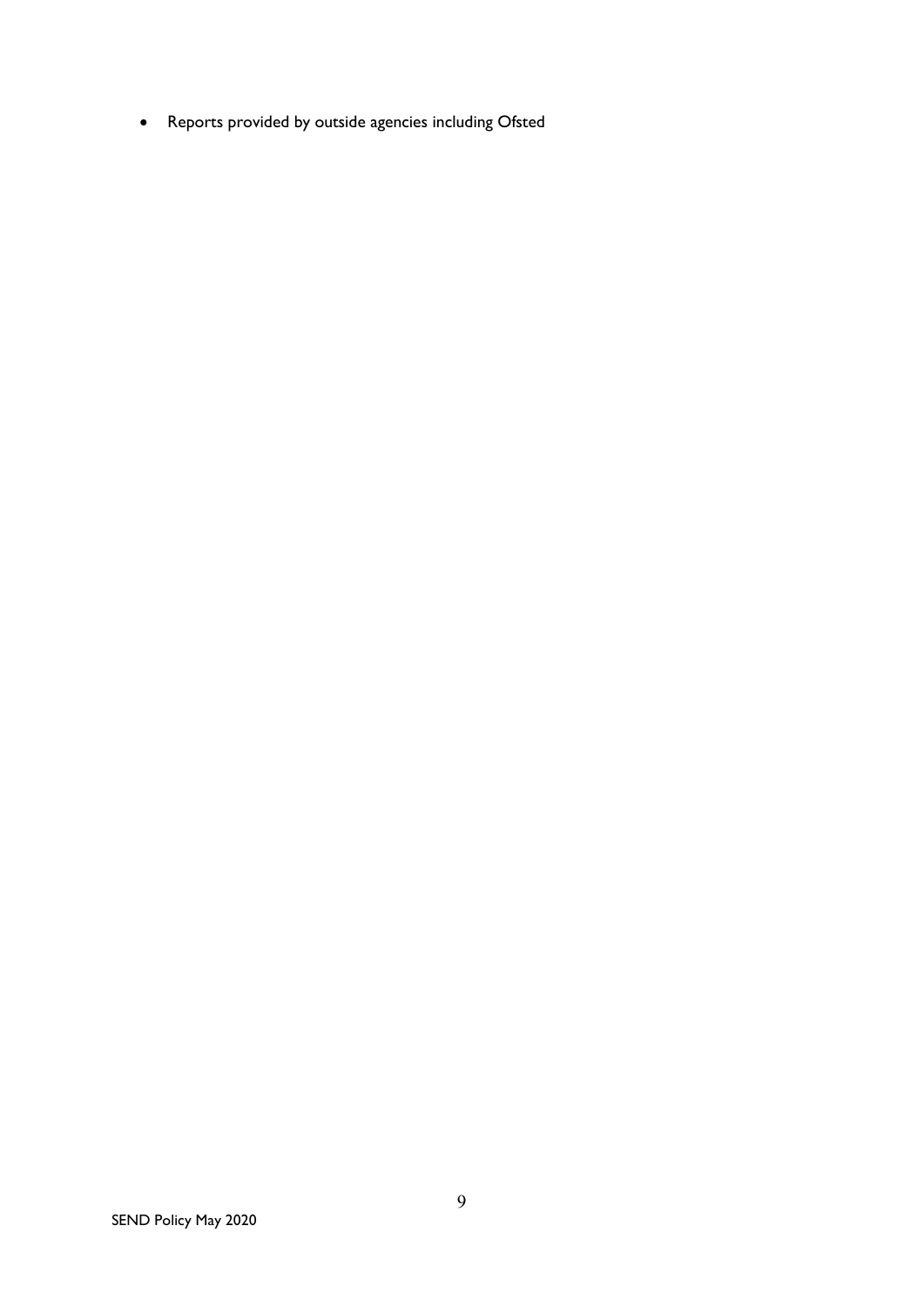# **SEND TRAINING AVAILABLE FOR TEACHERS, SUPPORT STAFF AND THE SENCO**

The training is needs led and linked to the school development plan, and the school's Local offer. Specific training can be provided for the SENCO, Learning Support Assistants, whole school and parents. Liverpool School Improvement Service provides two SENCO Briefings and an annual SENCO Transition Forum (KS2/3) in May where any students with SEND and/or vulnerable students can be discussed in person and a transition plan can be put in place. All teaching and support staff are encouraged to attend courses and training that assist them in acquiring the skills needed to work with students with SEND. The SENCO provides school- based INSET and targeted support to develop awareness of resources and practical teaching strategies for use with students with SEND. A needs analysis to determine INSET requirements of staff in the area of SEND is conducted annually. The School's INSET needs are included in the School Development Plan and the outcomes and impact of these will be detailed in the SEND Information report.

# **HOW SEND IS FUNDED AT THE ACADEMY OF ST FRANCIS OF ASSISI**

The notional SEND budget is for school leaders to use in ways considered most appropriate in improving outcomes for students. It can for example be aligned with other funding (e.g. pupil premium) to optimise impact. The SENCO, along with other key staff in the school, has a key role in determining how this budget is used, for example to provide interventions and targeted support. The Governing Body oversees expenditure and therefore ensures resources are directed to support appropriate SEND provision as outlined in this policy. The school allocates SEND funding in the following ways:

- Learning Support Assistants;
- Differentiated Curriculum and Small Learning Community
- Training for all Teachers and Learning Support Assistants so that they can meet students' needs more effectively;
- Specialist books and equipment;
- In class and withdrawal support from the SENCO, or support staff;
- Purchasing and maintenance of ICT software and electronic equipment

# **HOW THE ACADEMY OF ST FRANCIS OF ASSISI SUPPORTS STUDENTS WITH MEDICAL CONDITIONS**

See policy 'Supporting children and young people with medical conditions in school'.

# **HOW THE ACADEMY OF ST FRANCIS OF ASSISI APPROACHES ITS STATUTORY DUTIES IN TERMS OF INCREASING ITS ACCESSIBILITY OVER TIME**

All students at The Academy of St Francis of Assisi have equal access to a broad and balanced curriculum differentiated to enable all students to understand the relevance and importance of an appropriate education. This promotes self-esteem and confidence that will lead to students making relevant progress that is closely monitored. Teachers use a wide range of strategies to meet students' special educational needs. Lessons have clear learning objectives and success criteria, are differentiated appropriately and assessed to inform the next stage of learning. Provision Mapping features significantly in the SEND provision provided by the school. Intervention Plans contain outcomes to ensure that all students experience success. Following The Equality Act 2010 it states that education providers must also make 'reasonable adjustments' to ensure that disabled students aren't discriminated against. Making reasonable adjustments could include:

• changes to practices or procedures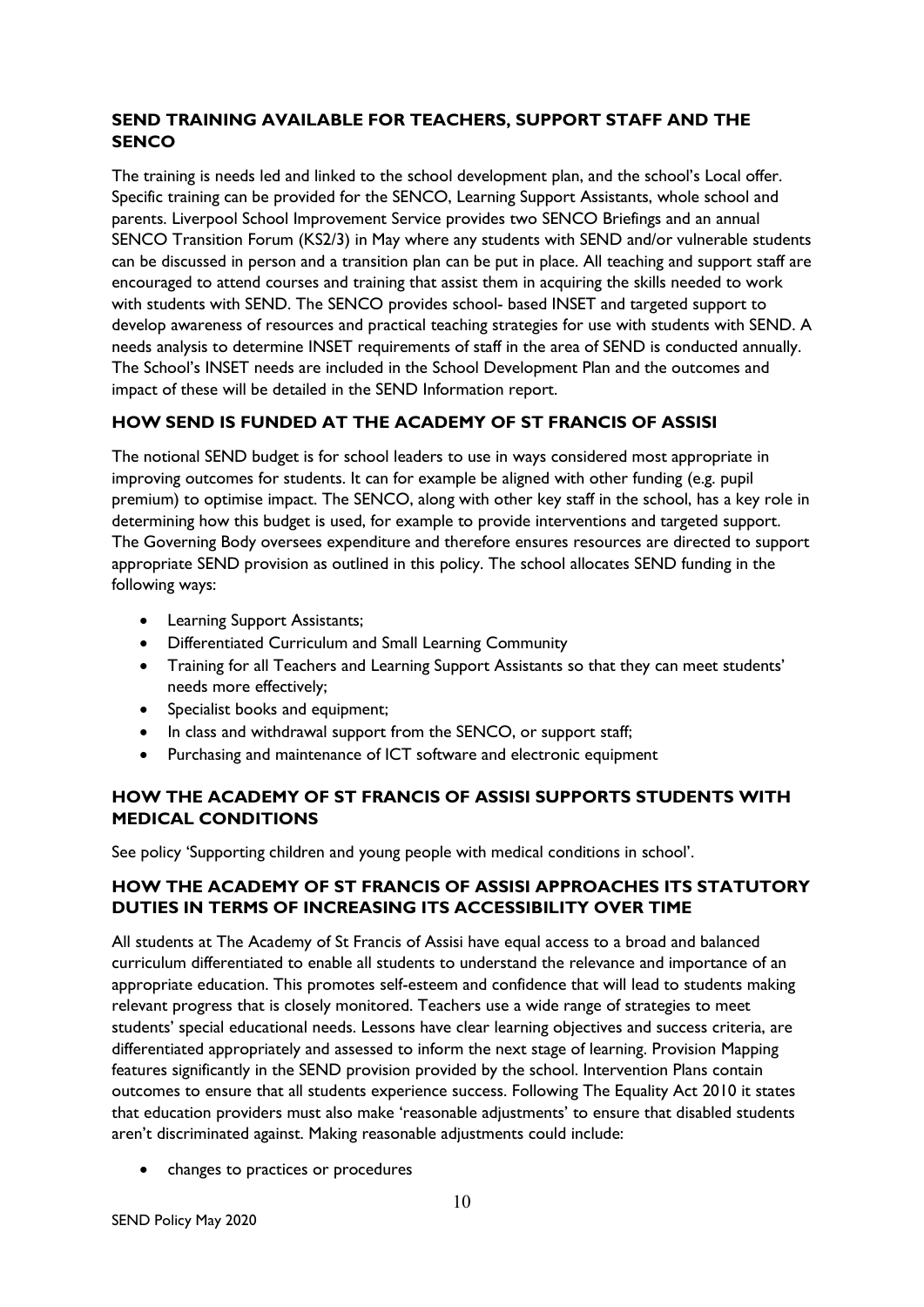- changes to physical features
- changes to how learners are assessed
- providing extra support and aids (such as specialist teachers or equipment)

Relevant information is shared with parents/carers of students on SEN Support or with an Education Health and Care Plan. They receive regular details on the agencies involved with their child's education and are signposted according to their child's needs. Key information is also shared within the school to ensure teachers are up to date with developments.

## **ACCESS ARRANGEMENTS**

Access arrangements allow candidates/learners with SEN or disabilities to access the assessment and show what they know and can do without changing the demands of the assessment. The intention behind access arrangements is to meet the particular needs of an individual candidate without affecting the integrity of the assessment. Access arrangements are the principal way in which awarding bodies comply with the duty under The Equality Act 2010 to make 'reasonable adjustments'. Reasonable access arrangements need to be agreed by JCQ prior to an assessment period. Such access arrangements should be the usual way of working for the student within lessons to ensure that The Academy of St Francis of Assisi can evidence the needs of the student. If a student is to apply for access arrangements on medical grounds The Academy of St Francis of Assisi must have recent medical assessments, of no older than 6 months, along with any other supporting medical evidence. Laptops will only be provided for public examinations if this is the usual way of working for the student due to learning or physical disability. There may also be grounds for the use of a laptop on medical grounds. This is at the discretion of The Academy of St Francis of Assisi and medical evidence is required.

For KS4 examinations, applications are made to JCQ within the first term of Year 10. Applications are made for those students who have been assessed by a Specialist Assessor using an up to date nationally recognised standardised test. In this case, the assessor is our SENCO. If a student has been privately assessed for access arrangements, for example in the case of dyslexia The Academy of St Francis of Assisi must be supplied with the most recent assessment that has taken place within the current Key Stage, in order to submit the scores to JCQ. Please be mindful that JCQ must recognise the assessment carried out. It should also be noted that the Specialist Assessor must hold the appropriate qualifications as set out by JCQ, and be able to provide evidence of qualifications, complete the relevant sections of Form 8 as required by JCQ as well as hand sign the Form 8 using ink which is not black. The completed Form 8 is needed for the application of Access Arrangements. The Specialist Assessor should contact the SENCO prior to carrying out any assessment in order to make themselves known to the school. It is the responsibility of the parent/carer to inform the assessor of this requirement.

Access arrangements are made on an individual basis and therefore if you have any queries, please contact the SENCO directly. It should be noted that access arrangements only last for up to 2 years and re-assessment may need to take place at the beginning of post-16 studies. Parental requests regarding access arrangements, for example extra time, will not be accepted or investigated if communicated after Year 10.

The SENCO will inform subject teachers of candidates with special educational needs and any special arrangements that individual candidates will need during the course and in any assessment /exams. A candidate's access arrangements requirement is determined by the SENCO, doctor and educational psychologist/specialist teacher. Ensuring there is appropriate evidence for a candidate's access arrangement is the responsibility of the SENCO. Submitting completed access arrangement applications to the awarding bodies is the responsibility of the Examinations Officer and SENCO. Rooming for access arrangement candidates will be arranged by the Examinations Officer. Invigilation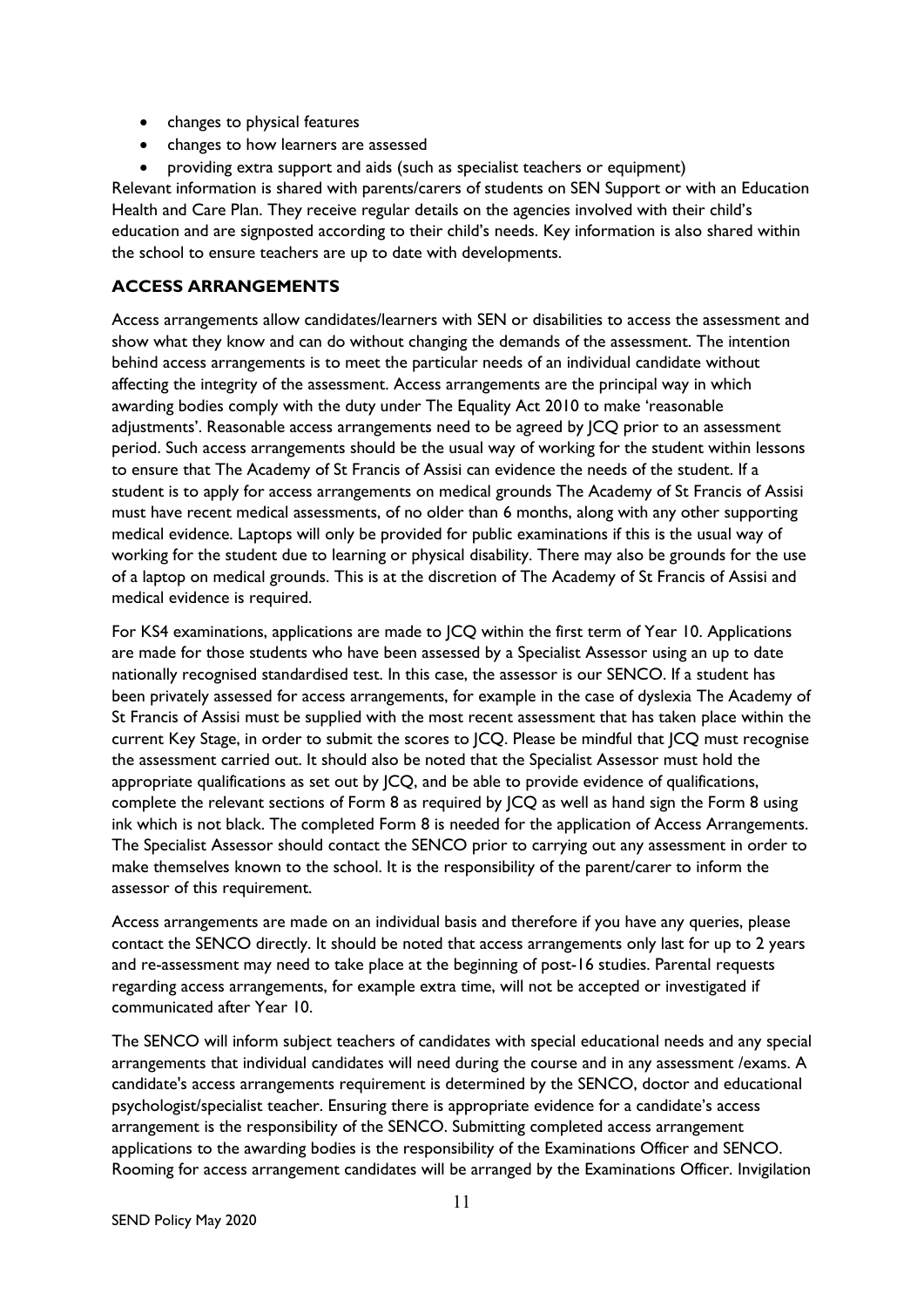and support for access arrangement candidates as defined in the JCQ access arrangements regulations, will be organised by the Examinations Officer.

# **HOW THE ACADEMY OF ST FRANCIS OF ASSISI HANDLES COMPLAINTS FROM PARENTS/CARERS OF STUDENTS WITH SEND ABOUT SEND PROVISION**

Any complaints should first be raised with the SENCO, then if necessary with the Headteacher and finally, if unresolved, with the Chair of Governors. All complaints follow the school's complaints procedure. Managing parental complaints related to SEND (any of the following may apply).

- Meetings with the parents/carers are arranged, perhaps involving a mediator such as the 'Information, Advice and Support Service' (SENDIASS).
- Key issues are identified including where there is agreement.
- Discussions should take place with the SENCO
- Reports provided by outside agencies should be considered
- Outcomes are reviewed examining what progress the student has made. Any behaviour logs should ensure strategies are included and shared with parents/carers.

## **ROLES AND RESPONSIBILITIES**

- Monitors our annual intake to ensure that students with SEND have not been refused admission or discriminated against because of their special need.
- Acknowledges the need to maintain a high profile for SEND issues and will ensure that these are timetabled for discussion at Governors' Meetings and at staff meetings.

### **Trust Director of SEN and SENCO – Siobhan Riley**

- Ensures that appropriate budget is allocated to the provision of resource materials for use with SEND students, and that there is access to training opportunities and appropriate expertise for all staff.
- Establishes appropriate systems for identifying, recording, developing, monitoring and reviewing the progress of SEND students; and will ensure that these systems are adopted by all staff.
- Oversees the school's SEND policy.
- Ensures that all practitioners in the academy understand their responsibilities to students with SEND and the academy's approach to identifying and meeting SEND.
- Collects information about students and identifies those who may need additional support.
- Works with the Head of School and school governors to ensure that the school meets its responsibilities under the Equality Act (2010) with regard to reasonable adjustments for access arrangements.
- Advises teachers on how they can plan for, support and monitor students on the SEND register.
- Co-ordinates provision for students with special needs and ensures equal opportunity and access to the curriculum regardless of their need.
- Informs, liaises and works in partnership with SEND students and their parents.
- Contributes to the training of staff.
- Maintains the school's special needs register.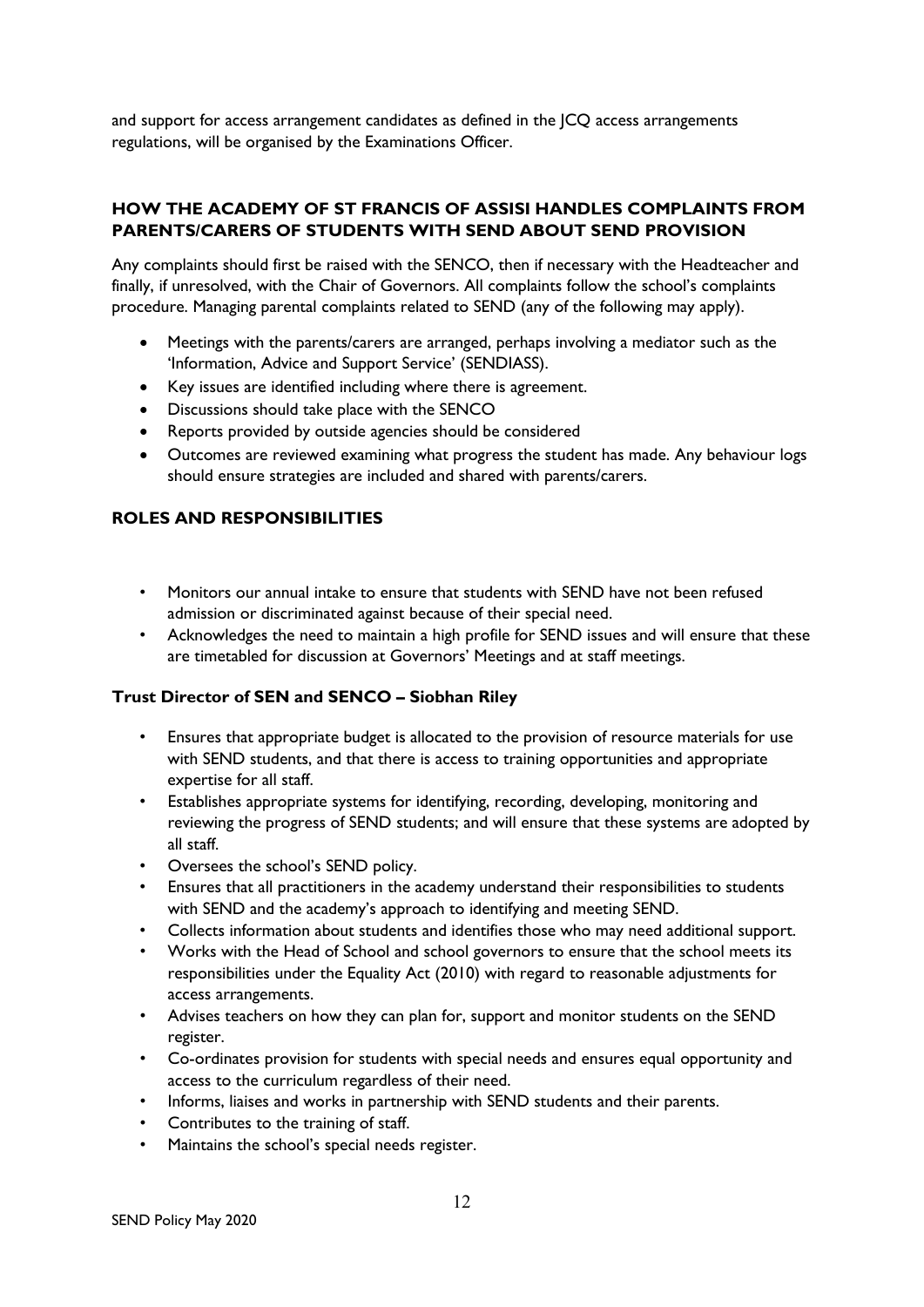- Liaises and works in partnership with external agencies including Educational Psychology Service, Behaviour Support Service, Health Education Services, Learning Support Services, Child Protection Services, Educational Welfare Services and medical services, Connexions, voluntary bodies.
- Liaises with class teachers.
- Manages the Learning Support Department.
- Liaises with primary schools, colleges and any other schools that a student with SEND may transfer to or from.
- Meets regularly with Headteacher and relevant staff about SEND issues.
- Contributes to the induction of new and newly qualified teachers working with SEND students.
- Maintains efficient and effective control of the SEND budget.
- Tracks progress of students on the SEND register using available data.
- Encourages students with SEND to participate fully in the life of the school.

# **Assistant SENCO-Laura Riley**

- Advises teachers on how they can plan for, support and monitor students on the SEND register.
- Co-ordinates provision for students with special needs and ensures equal opportunity and access to the curriculum regardless of their need.
- Informs, liaises and works in partnership with SEND students and their parents.
- Contributes to the training of staff.
- Liaises and works in partnership with external agencies including Educational Psychology Service, Behaviour Support Service, Health Education Services, Learning Support Services, Child Protection Services, Educational Welfare Services and medical services, Connexions, voluntary bodies.
- Liaises with class teachers.
- Manages Learning Support Assistants.
- Liaises with primary schools, colleges and any other schools that a student with SEND may transfer to or from.
- Meets regularly with Head of School and relevant staff about SEND issues.
- Contributes to the induction of new and newly qualified teachers working with SEND students.
- Maintains efficient and effective control of the SEND budget.
- Tracks progress of students on the SEND register using available data.
- Encourages students with SEND to participate fully in the life of the school.

## **Learning Support Assistants**

- Provide expertise in the education of students with SEND.
- Support SEND students in mainstream lessons wherever possible with a priority given to classes with a greater percentage of SEND.
- Feedback to the department any concerns that arise about a student's academic progress and/or health and well-being.
- Ensure that the subject staff are fully informed of student's needs.
- Reward students and give positive feedback for achievement and hard work.
- Assist in identifying need and setting targets for individual students.
- Ensure withdrawal programmes are relevant and students are making progress.
- Ensure Individual Learning Profiles are up-to-date and informative.
- Ensure reading ages are updated regularly and shared with all staff.